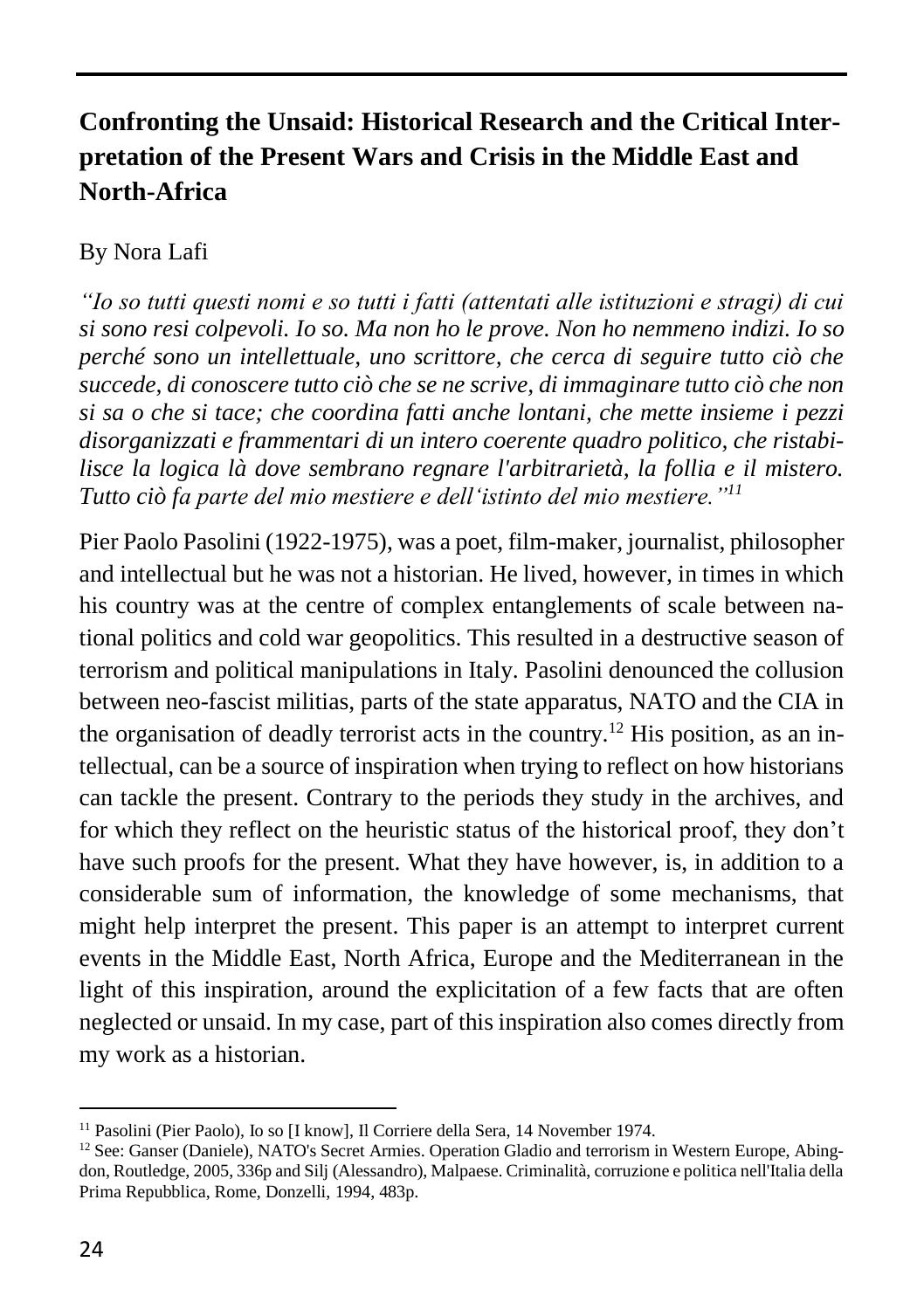While preparing this article indeed, I recalled a scene that happened to me while I was in Cairo in 2011 for a research in the national archives of Egypt. I was studying the anthropology of urban violence during the French occupation of the city between 1797 and the early  $1800s^{13}$ : violence of the repression of popular revolts, agents provocateurs, sexual violence against women on the squares of the city... And suddenly, I saw what I was studying happen again, under a new form but with similar logics, under my eyes. I thought my approach as a historian was also relevant for understanding the present. Of course, I don't have the same proofs for the present as for the past. In the archives, for this case and for others I studied for the 19<sup>th</sup> and early 20<sup>th</sup> centuries, I found reports by *agents provocateurs* explaining the success of the intrigues, I found spies (who were officially diplomats, geographers, journalists or archaeologists) applying for their pension, I saw police officers explaining their strategies. I don't have access to such documents as for the present (but be sure they do exist somewhere). This is why historians have to be prudent. They have however a unique understanding of some mechanisms. On this basis, here are a few unsaid facts or constantly minimized configurations (geopolitical, ideological) that I think are important in order to be able to interpret the present with critical eyes and challenge the ideology that is sometimes hidden beyond false discourses of rationality. Historians of the future will do their work, starting where today's critical interpretations stop due to a lack of access to sources and to the overwhelming power of imposed narratives.

The first of these unsaid aspects, which seem to me of crucial importance due to its inertia, relates to the cold war origins of global Jihad. Starting in the mid-1970s, a form of interpretation of Islam was promoted by the CIA and some of its proxies (Saudi and Pakistani intelligence services) in order to challenge the geopolitical influence of Soviet Russia in Afghanistan.<sup>14</sup> The aim was to pro-

-

<sup>&</sup>lt;sup>13</sup> Lafi (Nora), Mapping and Scaling Urban Violence: The 1800 Insurrection in Cairo, in: Urban Violence in the Middle East. Changing Cityscapes in the Transition from Empire to Nation State (eds U. Freitag, N. Fuccaro, C. Ghrawi) and N. Lafi, Oxford/New-York, Berghahn, 2015, 334p., p.29-51.

<sup>&</sup>lt;sup>14</sup> See: Cole (Steve), Ghost Wars. The Secret History of the CIA, Afghanistan and Bin Laden from the Soviet Invasion to September 10, 2001, London, Penguin, 2004, 738p. and Hartman (Andrew), The Red Template: US Policy in Soviet-occupied Afghanistan, Third World Quarterly, 2002, 23-3, p.467-489.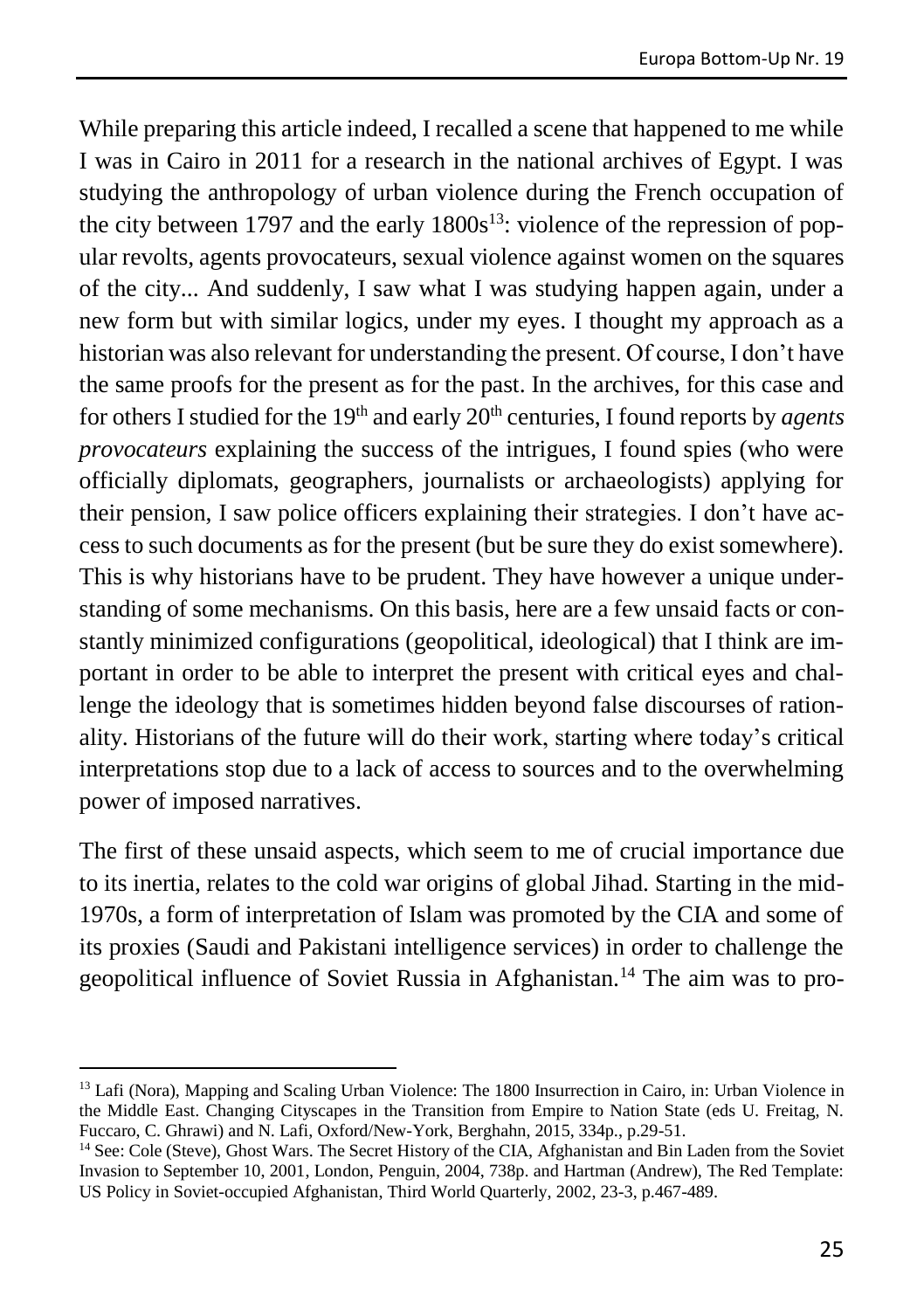voke a Russian invasion of the country in defence of the local communist government, and eventually a weakening of Russia's capacity of external domination. The Soviet invasion happened in 1979 and the alliance between the US, Saudi Arabia, Pakistan and extremist militias lasted at least until the fall of the Soviet regime. This not only created a precedent and reinforced extremist ideologies: it also shaped entire networks of power between the US, Saudi Arabia, Pakistan and those extremist militias. Members of such militias were later instrumental in the creation of Al-Qaeda and part of the networks of power involved in earlier phases remained. In the name of the fight against communism, the so-called West played with fire. One cannot forget this aspect when talking about Islam, radicalism and civilizational values.

Another tragic dimension is that the so-called West did not learn from this historical mistake, that counts among the causes of the 2001 tragic attacks in the US. The alliance with Jihadist groups and their financing, either directly or through proxies, remained an often-used tactic until 2016. In Libya, during the late-1970s and the whole 1980s, extremist groups of fighters were used, in addition to plots aiming at killing M. Qaddafi<sup>15</sup>, by British and US intelligence services in order to destabilize and fight the regime.<sup>16</sup> Such tactics are better known and documented as for Cuba, but what happened in Libya was comparable.<sup>17</sup> This kind of tactic was again applied during the so-called Arab Spring of 2010-2011.<sup>18</sup> While as a historian I do know how to identity some of the *agents provocateurs* of the past (members of European intelligence services in Ottoman cities for example), of course I don't know how to establish the identity and exact extent of actions of such figures as for recent events. But their actions remind me of those of the past I have seen in the archives. The so-called Arab

**.** 

<sup>&</sup>lt;sup>15</sup> Lewis (Neil), Memo Mentioned Killing of Qaddafi, The New-York Times, 5 October 1986.

<sup>&</sup>lt;sup>16</sup> See: Jenkins (Philip), Whose terrorists? Libya and State Criminality, Crime, Law and Social Change, 1988, 12-1, p.5-24. Also: Lafi (Nora), Kâdhâfi Mu'ammâr al (1942-2011), Encyclopaedia Universalis, <http://www.universalis.fr/encyclopedie/mu-ammar-al-kadhafi/>

<sup>&</sup>lt;sup>17</sup> See: Hamm (Mark), State-organized homicide: A study of seven CIA plans to assassinate Fidel Castro, Making law: The state, the law, and structural contradictions (1993): 315-46.

<sup>18</sup> See : Lafi (Nora)[, The "Arab Spring" in Global Perspective: Social Movements, Changing Contexts and](http://link.springer.com/chapter/10.1057/978-1-137-30427-8_23)  [Political Transitions in the Arab World \(2010–2014\),](http://link.springer.com/chapter/10.1057/978-1-137-30427-8_23) in S. Berger and H. Nehring (eds.), *The History of Social Movements in Global Perspective*, New-York, Palgrave, 677-702.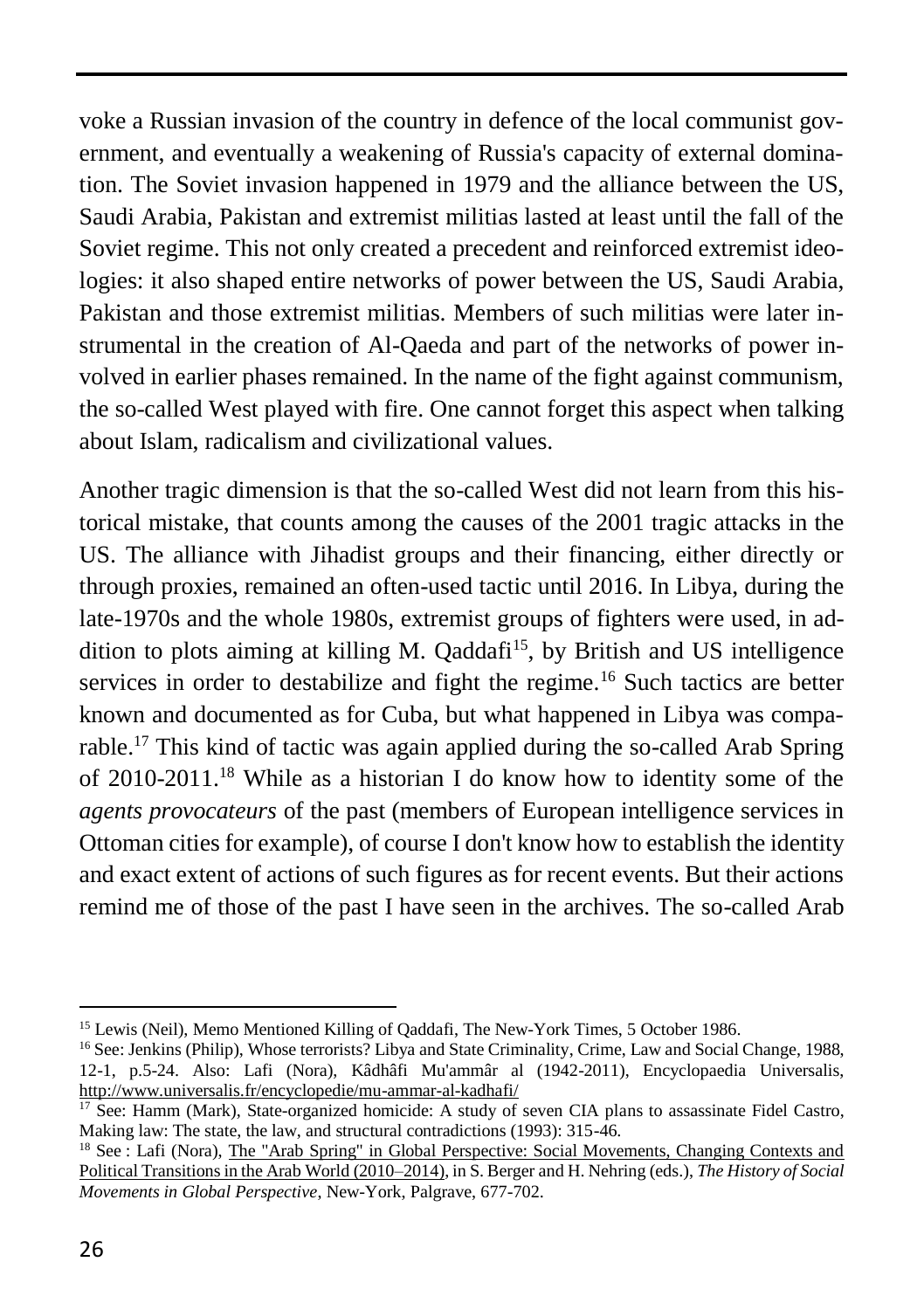Spring included, indeed, a strong cold-war-style geopolitical dimension<sup>19</sup>, with the idea, fuelled by NATO experts (possibly under the influence of Polish members of this alliance on the model of tactics used in Ukraine) to use these revolts against pro-US dictators in Tunisia and Egypt (Ben Ali had been trained at a US military intelligence school and was a former CIA correspondent in the country<sup>20</sup>) and against pro-Russian dictators in Libya, Syria and Yemen.<sup>21</sup> This effort at inversing the nature of the revolts is one of the most ambitious (and ambiguous) CIA and NATO operations since 1989. I don't know all the mechanisms and all the people involved, but I recognize some of these mechanisms. What my studies in the archives about Algeria, Tunisia, Libya, Egypt, Greece, Lebanon and Syria in late-Ottoman times have illustrated, is how European powers allied with local factions and militias in order to push their own agendas. I suspect it was the case again in 2010 and 2011. This configuration, of course, induced a strong path dependency, of which today's chaos is a consequence. Instrumentalization is risky, as once stimulated, a situation can evolve by itself. Also, this had already been told by history. In Syria, Saudi Arabia, Turkey and Qatar, partly acting as proxies and partly following their own agendas, have been supporting various Jihadist groups since  $2011<sup>22</sup>$  The birth of the Syrian branch of ISIS was partly a result of covert operations by Turkish intelligence services.<sup>23</sup> Moreover, many factions of revolts that have been labelled as simply "Islamist" are in truth Jihadist. The consequence is that, on the pretext of fighting the dictatorship, the country has been destroyed. The Russian intervention in support of the regime had to add itself its share of tragic damages, destructions and deaths. It is only in 2016 that Turkey stopped to support Jihadi groups in Syria. Saudi Arabia and Qatar, I don't know. As for the US, France and Great-Britain, their commandos on the ground long faced an ambiguous

-

 $19$  See: Katerina Dalacoura (2012), The 2011 Uprisings in the Middle-East: Political Change and Geopolitical Implications, International Affairs, 88-1, p.63-79.

<sup>&</sup>lt;sup>20</sup> Ware (L.B.), Ben Ali's Constitutional Coup in Tunisia, Middle East Journal, 1988, 42-4, p.587-601.

<sup>21</sup> See: Curtis Ryan, The New Arab Cold War and the Struggle for Syria, MERIP, n.262, 2013.

<sup>&</sup>lt;sup>22</sup> Sanger (David), Rebel Arm Flow is said to benefit Jihadists in Syria, The New-York Times, 14 October 2012.

<sup>&</sup>lt;sup>23</sup> See: Philipps (David), Research Paper: ISIS-Turkey Links, HuffPost/Columbia University Institute of Human Rights, 11/09/2014.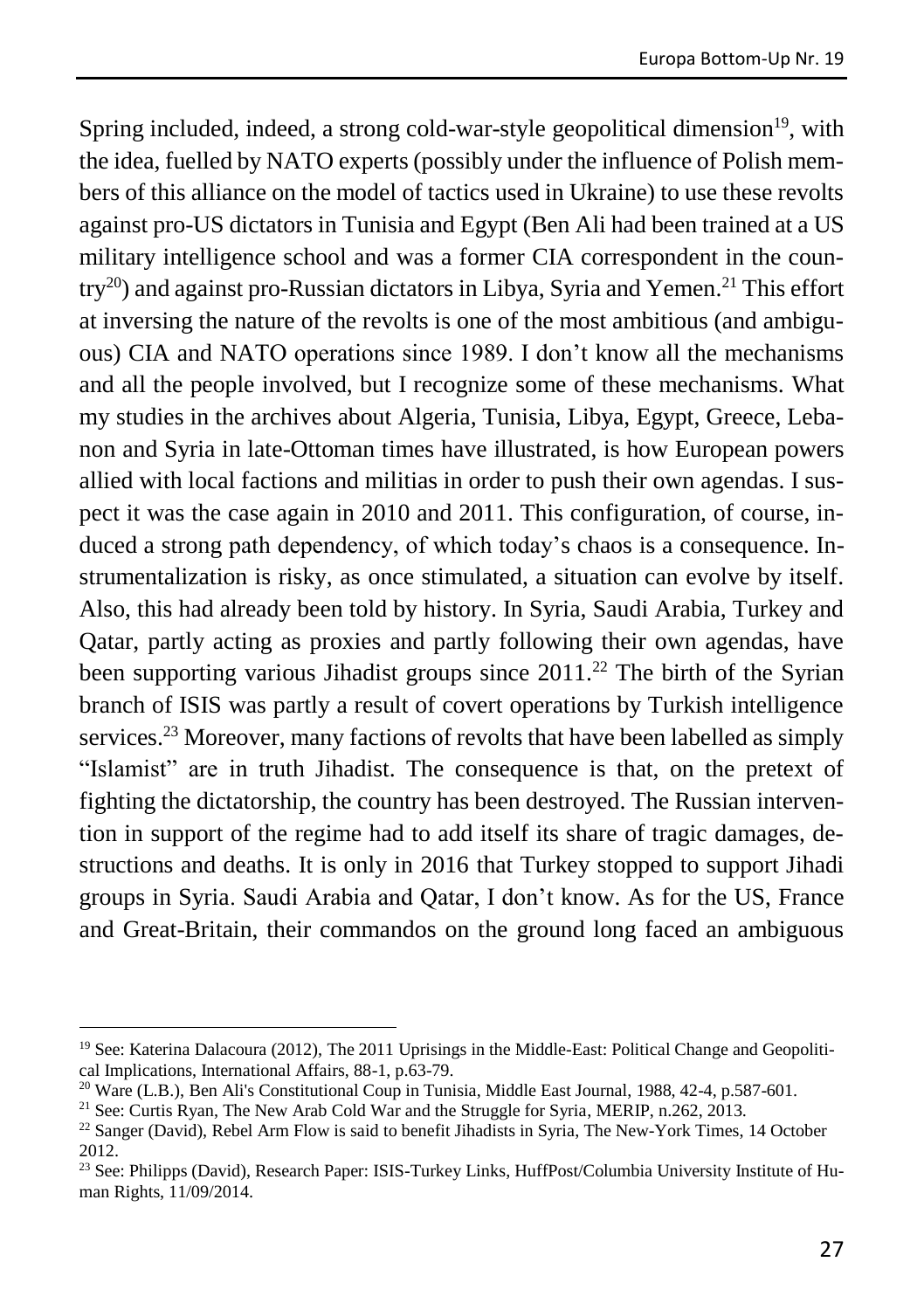situation due to their support to groups whose relationship to the global Jihadist ideology was not clear.

I have more direct and indirect information about Libya. I have been doing my PhD about this country, in which I have been living during the period of the embargo. I know a lot of people there, both popular and elite, and in all sectors of the administration, on all sides and I have direct information on a daily basis. What I would like to say is first that after a series of more or less spontaneous popular protests against the dictatorship in Bengasi, the real starting point of the revolt of 2011 was when factions of armed Jihadist fighters attacked prisons in order to free jailed Jihadists and caserns in order to seize more arms.<sup>24</sup> From this moment on, there was no more peaceful revolt. A media campaign in the "West" labelled threats by the regime against these fighters (who had been present in the country for decades, often sponsored by foreign powers) as threats against the general population. This helped "sell" the idea of a no-fly zone in the "western" public opinion. This campaign resulted in the 'vote of resolution 1973' by the security council of the United Nations on 17 March 2011. On 19 March  $2011$ , in total violation of this resolution<sup>25</sup>, and betraying Russia and China, who had accepted the idea of a no-fly zone but not of an attack against the country, the US, Great-Britain and France launched a massive attack that eventually led to the fall of the regime after intensive bombings and months on fighting on the ground, where US, French and British commandos acted together with Jihadist militias. Some of these commandos, probably French, might have participated in the killing of M. Qaddafi. The war also made thousands of civilian victims. Also, the whole civilian infrastructure of the country was destroyed. Furthermore, it resulted in a double chaos: Jihadists everywhere, eventually turning against their former allies.

Having chosen to openly betray Russia was part of the major mistakes made by the NATO in Libya. If there is one thing I am sure of as a historian, it is that you do not betray Russia. The consequence of this fact is that Russia decided not to ever abandon Syria and to do everything necessary in order to protect the

<sup>1</sup>  $^{24}$  Lafi (Nora), Libye, Encyclopaedia Universalis,<http://www.universalis.fr/encyclopedie/libye/>

<sup>25</sup> See: Ulfstein (Geir) and Christiansen (Hege), The Legality of the NATO Bombing in Libya, International and Comparative Law Quarterly, 2013, 62-1, p.159-171.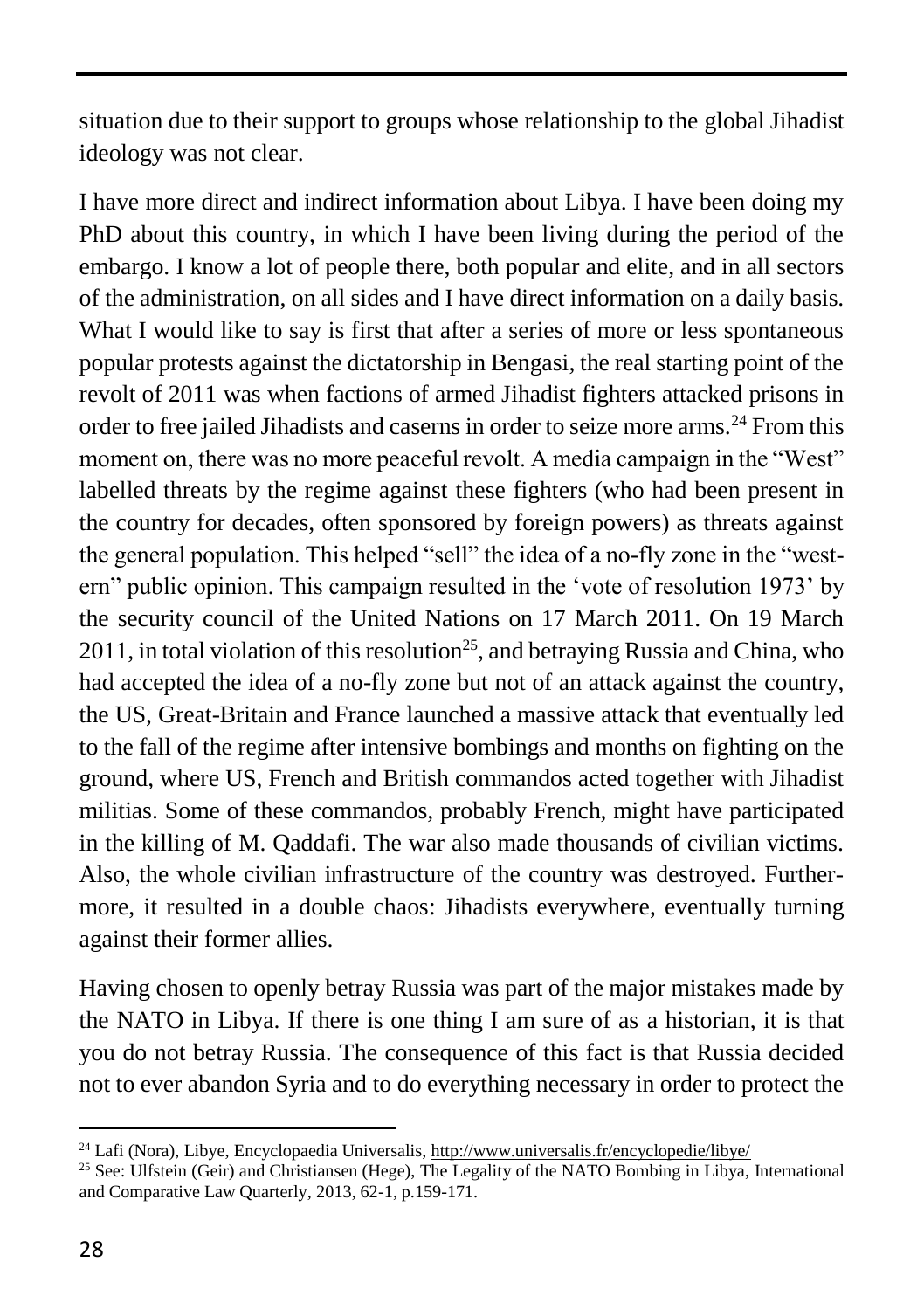regime. Now both Libya and Syria have been destroyed. Millions of refugees had to leave Syria. In Libya, Europe is now willing to establish a regime that controls migrations from Africa and already opened camps for refugees and migrants on a highly questionable basis. The Mediterranean became a sea of death.

There are also unsaid aspects in the understanding of the question of the refugees from Syria in Europe. One aspect is that many of these refugees are in fact Turkish citizens of Kurdish culture who fled the war which their government is waging in their region of origin. Labelling them as "Syrians" in Europe was an easy compromise in order not to politically confront a difficult ally.

Another unsaid truth is that a significant number of the victims of the war in Syria are Palestinians. They were expelled from their land in 1948 and 1967. They have been living in Syria since then, in refugee camps that became urban neighbourhoods in Damascus, Aleppo and many other Syrian cities. These neighbourhoods have been particularly struck by the war. The war in Syria is thus also another episode of the forced displacement of the Palestinian population. I know that both as a scholar who as been doing decades of field work in Aleppo and Damascus and as a volunteer in a refugee camp in Berlin: I have been talking with hundreds of these people. In official discussions about Syria however, this dimension is almost never evoked.

In Yemen, Saudi Arabia is destroying a country, in the name of a geopolitical and sectarian opposition to Iran, with the support of Europe and the US.

The last unsaid aspect I would like to evoke relates to the identity of Europe. The question is not only what happens in the Mediterranean and Middle East, as "Europe" or "the West" are often used as implicit referents as for civilizational values. I was in Andalusia this spring. What struck me is how discourses inherited from the "Reconquista", one of the most violent operations of ethnic and religious cleaning in history, are still strong today. This is the case for the whole identity of Europe, I think. When Nation-States were created, they were since the beginning generally unable to handle diversity: one state per each ideologically constructed people, religious uniformity, as the early modern *cujus*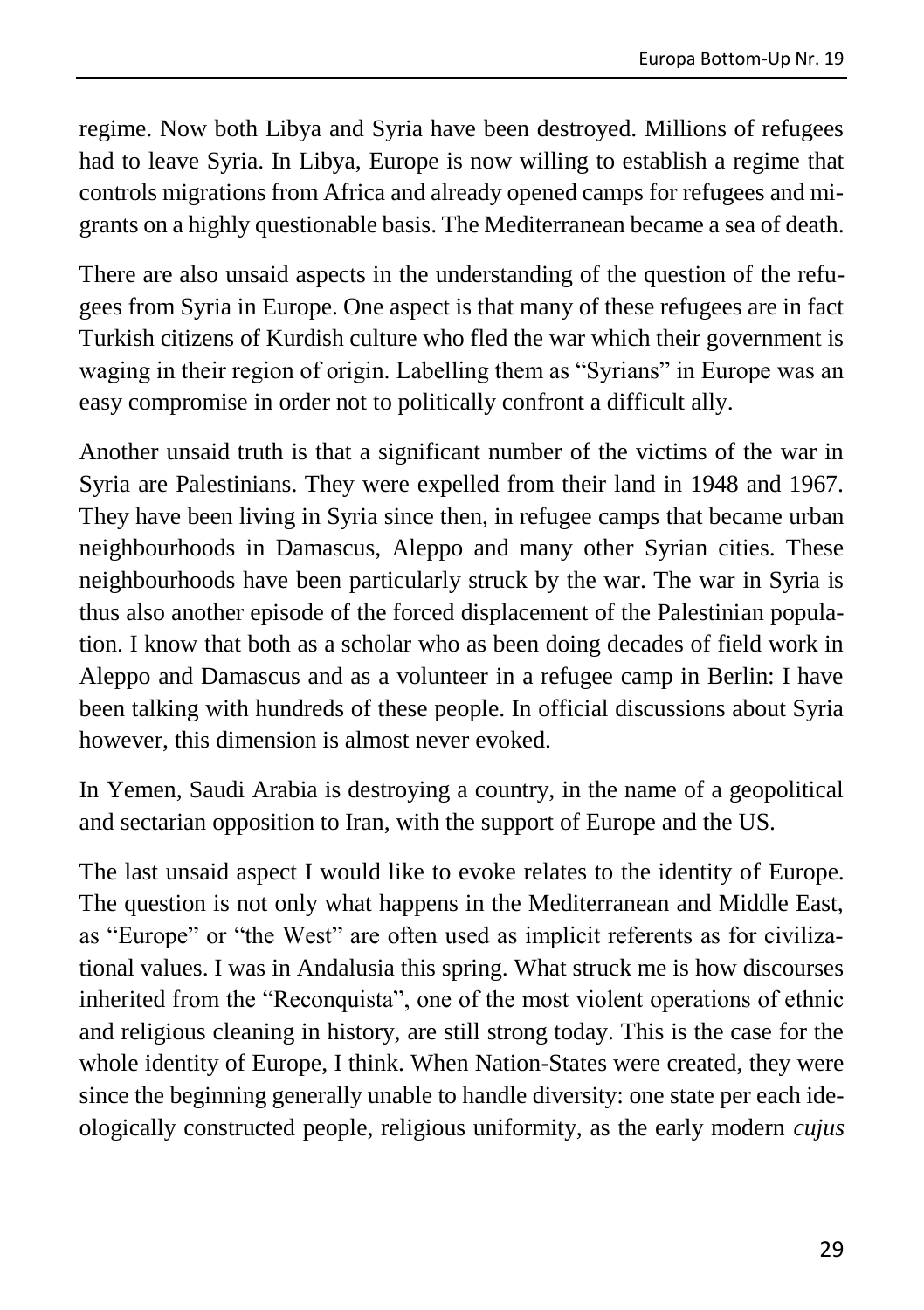*regio ejus religio* principle stated, no living together.<sup>26</sup> In the Mediterranean and Middle East, there was a tradition of living together in diversity, inherited from medieval and Ottoman times. Since the  $16<sup>th</sup>$  century, the very idea of Europe has been against it (in the name of principles that we think are universalist): "Reconquista", colonization, creation of post-Ottoman nation states. We have to question our own principles and identity in order to discuss the present situation. It is not "the West" and its principles against a region which would need to be taught as for civilizational values. Another cliché indeed in that violence is part of the DNA of the region. My 25 years of research in the archives of all the countries of the region invites me to challenge this vision. Violence was often produced by European powers under the form of colonial occupation and of massacres aiming at reinforcing it. The Napoleonic conquest of Egypt was a first deadly example. Algeria followed with 130 years of recurrent massacres and war crimes.<sup>27</sup> The French conquest of Syria between 1918 and 1925 was also a history of massacres against the civilian population, with for example the massive bombing of civilian neighbourhoods in Damascus.<sup>28</sup> Same for the Italians in Libya.<sup>29</sup> This has to be part of our conscience when talking about violence in the region. Another aspect about violence is that when intercommunal violence appeared in the Ottoman Empire, it was often after Europeans had introduced distortions in local balances. This does not mean that I have an irenist vision of the Ottoman Empire: it was also a society with violent aspects. But this induces me to defy from visions today which are still leaning toward Europe giving lessons. The terrible civilizing mission Europe thought it had in the world, from the moment of the colonization of Algeria (1830) to the moment of the establishment of the mandates of the League of Nations in Syria, Palestine and Irak after World War One was a feature so deeply anchored into the very nature of Europe that it still shapes foreign policies and political attitudes. There

**.** 

<sup>&</sup>lt;sup>26</sup> See: Harrington (Joel) and Walser Smith (Helmut), Confessionalization, Community and State-Building in Germany (1555-1870), The Journal of Modern History, 1997, 69-1, p.77-101.

<sup>&</sup>lt;sup>27</sup> Olivier Le Cour Grandmaison, Coloniser. Exterminer: sur la guerre et l'état colonial, Paris 2005.

<sup>&</sup>lt;sup>28</sup> See: Wright (Quincy), The Bombardment of Damascus, The American Journal of International Law, 1926, 20-2, p.263-280. Also: Laverty Miller (Joyce), The Syrian Revolt of 1925, International Journal of Middle East Studies, 1977, 8-4, p.545-563.

<sup>29</sup> Eric Salerno, Genocidio in Libia, Rome, Il Manifesto, 2005, 150p.